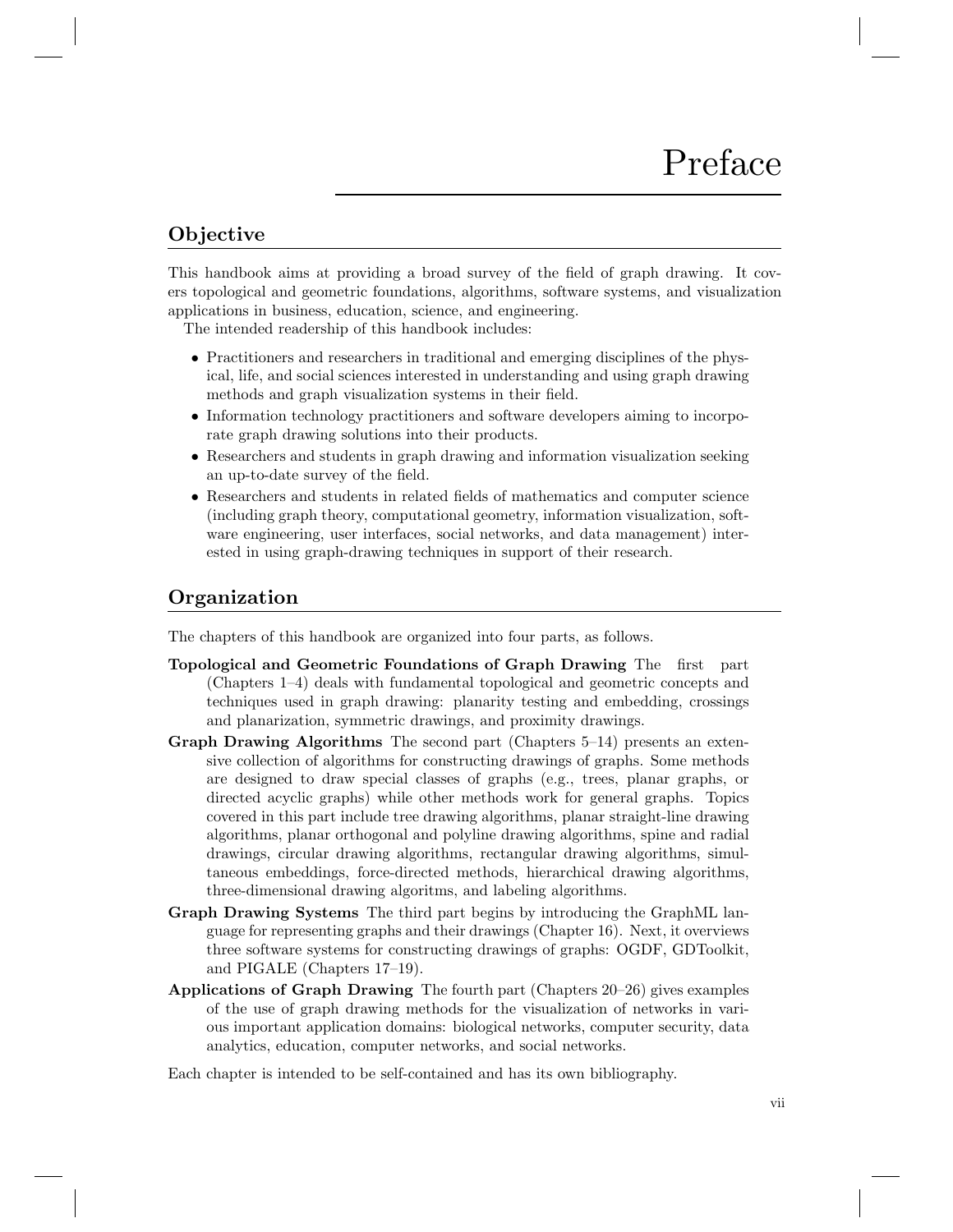## Acknowledgments

I would like to thank all the authors of the chapters in this handbook and all the reviewers who have provided expert feedback on the initial drafts and revised versions of the chapters.

This handbook is a collective effort of the graph drawing research community, which has developed around the annual Symposium on Graph Drawing. I am grateful to the people who have founded with me this conference and have continued providing leadership for it: Franz Brandenburg, Giuseppe Di Battista, Peter Eades, Hubert de Fraysseix, Takao Nishizeki, Pierre Rosenstiehl, and Ioannis Tollis.

A huge thanks goes to Sunil Nair for proposing this handbook project and supporting its development. I truly appreciate his constant encouragement and patience. Help received from the entire CRC Press production team, and especially from Andre Barnett, Kari Budyk, Rachel Holt, Jim McGovern, and Shashi Kumar, is gratefully acknowledged. I would like to thank also my executive assistant Angel Murakami for her expert proofreading of the chapters.

I am indebted to Carlo Batini for introducing me to the problem of drawing graphs and inspiring me to pursue an academic path. A special thanks also goes to Franco Preparata, whose guidance and support, first as PhD advisor and then as colleague, have shaped by career.

Finally, warm thanks go to Isabel Cruz, Giuseppe Di Battista, Michael Goodrich, and Ioannis Tollis for their encouragement and support throughout this project.

Roberto Tamassia